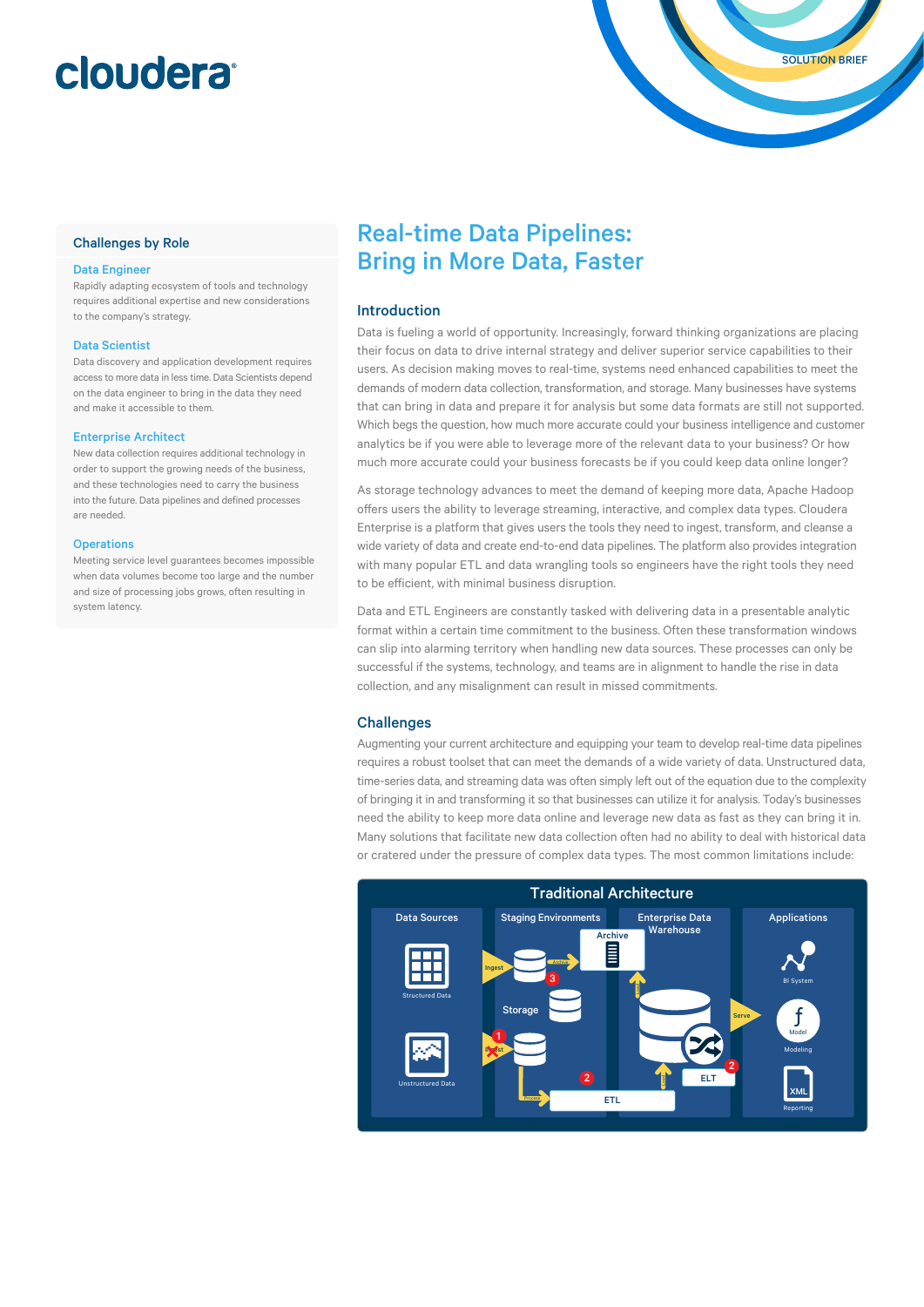## **cloudera**

#### Limited Data

Traditional data processing systems are limited to the constraints of the downstream data warehouse. Data is archived or even deleted when systems reach capacity making it inaccessible to users. Many times complex data types were left out of analysis activities due to an inability to combine incoming data types with the organization's core data. As data volumes scale, it increases the load on critical data management systems, which results in diminished performance.

#### Poor Performance

Engineers often have a service level guarantee (SLA) to provide data to the business. When processing windows encroach the service commitment, it leaves little time to ensure data quality and common standards are met. It also may result in an inability to provide requested views to the business bolstering low faith in new data projects. When we consider the demands of streaming data or time relevant data most modern solutions simply don't have the processing resources to meet the demand, especially within the SLA confines.

#### Operational Complexity

Matching the skills of your engineering team to the ever-evolving ecosystem of tooling and programing languages has led to organizational skills gaps and siloed data systems. New systems and integrations can produce management overhead as well as gaps in security and governance. Introducing new functionality means equipping your team with the experts to access and process that data. Once the technology is addressed, the tools the team needs to be successful must be available.

#### Solution

Modernization of your data ingestion will require an approach with a comprehensive toolset and the ability accelerate common third-party tooling coupled with the performance characteristics to meet the demands of bringing in more data. With Cloudera Enterprise, organizations are able to leverage a single, unified platform in order to ingest, transform, and serve a wide variety of data to power your business. Cloudera's leadership in development, training, and services around powerful new processing tools such as Apache Spark showcase a commitment to Spark's role in the future (and constant innovation) of the Hadoop ecosystem. Customer choose Cloudera because we are the best positioned to help users increase performance and reduce operational complexity.

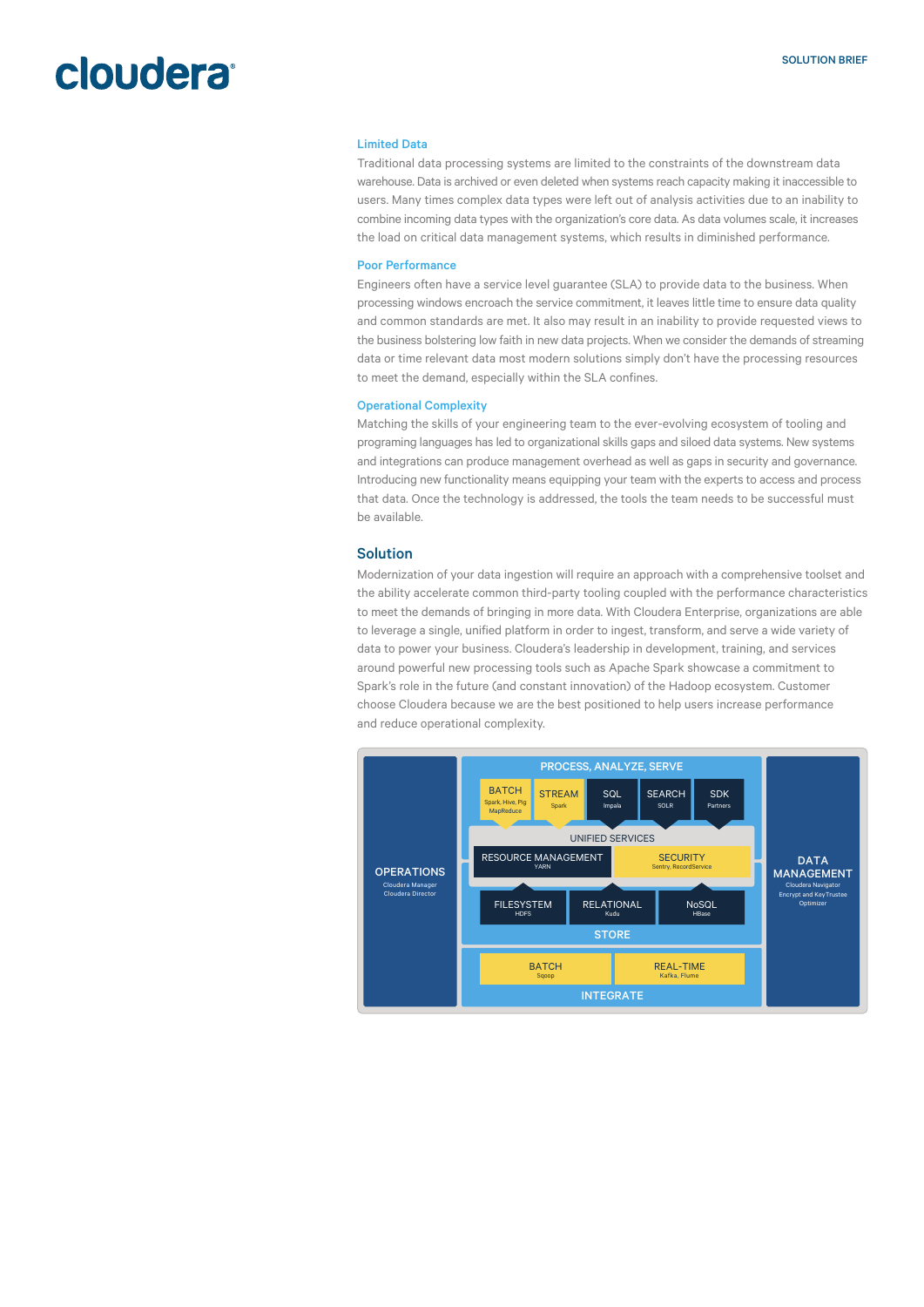# cloudera®

#### Integrate More Data, Faster

Cloudera Enterprise allows you to collect, store, and process unlimited data to give the most comprehensive view of all your data. With included tools for ETL, data transformation, and connectors to all the leading database formats; new data sources can be adopted as the business dictates. Cloudera's platform can handle a variety of real-time formats with the capable processing technology to handle even the most demanding high-velocity use cases. Better integration of more data helps build the best analytic outputs across the business.

#### High Performance

With new tools that leverage modern hardware profiles like Apache Spark, companies can turn their processing timelines from hours or days into minutes. Reduced time and complexity to bring in new data sources allows engineers to focus on new functionality and identification of potential data sources. As an added bonus, reduced performance load on data warehouse systems for ELT workloads means users can focus these systems on what they're optimized to do, including querying and reporting.

#### Reduced Operational Complexity

Cloudera Enterprise gives you the flexibility to work with data however you need to; through interactive SQL, batch processing, or full-text search. This increases developer access to incoming data while affording direct access for common SQL and third party tooling for reporting. Cloudera has extended support for popular Python and Scala tooling to widen the adoption capabilities of engineering tools. All of this in a single technology platform with unified data, metadata, security, and governance. A single platform for you to manage and master to provide enhanced returns on new data and support evolving use cases. Cloudera also offers industry leading training and services to equip your teams to meet the need faster.

#### **Summary**

Stop settling for limited analytic capabilities, poor access to data, and expensive system scaling. Afford your team the right tools and increased performance they need to be successful with new data types. Your business needs more data in order to better understand your customers, offerings, and threats to your business. Your business strategy dictates the need for data to drive critical decisions. Cloudera Enterprise is engineered to accelerate data ingestion and offers users the right tool for their workload. Cloudera's leadership in Apache Spark is helping make real-time pipelines a reality while enterprise management and administration tools are giving users data visibility and end-to-end security so they bring in more data without introducing new risk. Cloudera Enterprise makes modern data processing fast, easy, and secure.

#### What's Next?

- [Data Engineering Website](http://www.cloudera.com/solutions/data-engineering-platform.html)
- [Get Certified](https://www.cloudera.com/training/certification/ccp-data-engineer.html)